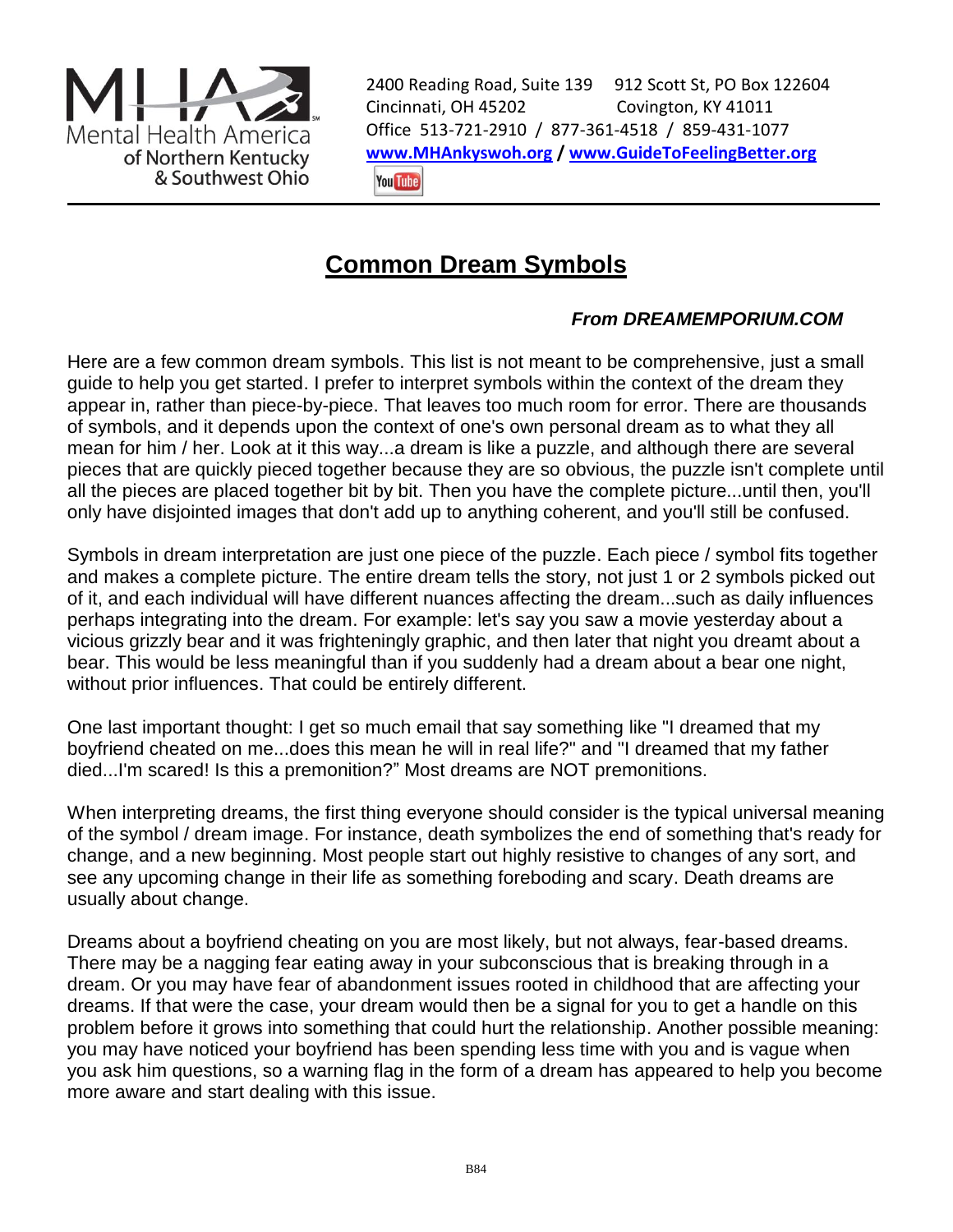The above are several examples of how dreams can be fear-based or can show you negative viewpoints more than anything else, and one should not suddenly dump their boyfriend because they dream he cheated on them. It's been done many times, and it's a sad commentary on just how important it is for people to learn how to understand their own dreams more effectively, to save themselves much heartache. Once you learn how to do this, you will be relieved and amazed at how much clearer your life becomes. It no longer seems like one big puzzle. That said; let's get to some common dream symbols!

These are not 100% right in every person's situation, but they are common symbols and their meanings give you a point of reference to go by. Evaluate your own individual dream against this information to see if it feels right in your case. If it doesn't - chuck it and move on, explore other possible meanings.

**TEETH:** My most popular requests for dream interpretation are by far, dreams about teeth falling out. Apparently this is quite disturbing to people who have this dream...they simply MUST know what it means! In my experience, a dream about one's teeth falling out usually symbolizes that the dreamer is having a challenge getting their voice heard, or feelings acknowledged. This may be referring to their conversations with a particular person such as their significant other, boss or friend; or can be generalized for people who are shy; to include almost everyone they come in contact with. The dreamer needs to brush up on conversational skills, believe in the value of their own opinion, learn how to be less intimidated by aggressive people, and become more assertive in making their voice heard. Once they do that, this dream (which is a common recurring dream) should evolve, show improvement or disappear altogether.

**PEOPLE:** Every person that appears in a dream is supposed to represent an aspect of One's Self, and not actually be about that other person at all. Rather, it is a quality or characteristic about that person that your dream is focusing on, and how it applies to YOU. Try to think about what aspect(s) this could be. It can be something you admire and wish to follow or incorporate into your own personality. It could be a more negative characteristic that you may dislike intensely in your waking life, but which is telling you something about yourself and your beliefs, judgments or attitude. It could be a call to alter your thinking in some manner, in order to be more open-minded and accepting of this aspect in others and your own personality, because it is hampering your spiritual growth & making life harder for yourself. The other person in your dream is always mirroring something back to you about YOURSELF. Try to discover what that something is, and go from there. Once you get it through your head that the other person's appearance in your dream is NOT about them, but really about YOU, then you will be much more successful interpreting your own dreams. This takes constant reinforcing - I still find myself wanting to think it's about that other person instead of me.

**FLYING:** usually represents freedom from the physical body, as we experience in sleep & while dreaming where we don't use our physical bodies but instead use our mental & spiritual bodies to experience our dreams. Everybody seems to have a natural inclination to want to fly, unless that is changed by a fear of flying due to a frightening incident in his or her waking lives. Flying = freedom. This could mean a desire for freedom, an "escape" from restraints in your physical life (like a mini-vacation for the mind) or any number of possibilities. Tie it in with the context of your dream...what were you doing in your dream besides flying? How did it make you feel? Also, the type of flying I'm referring to here is the person flying on their own without an airplane or any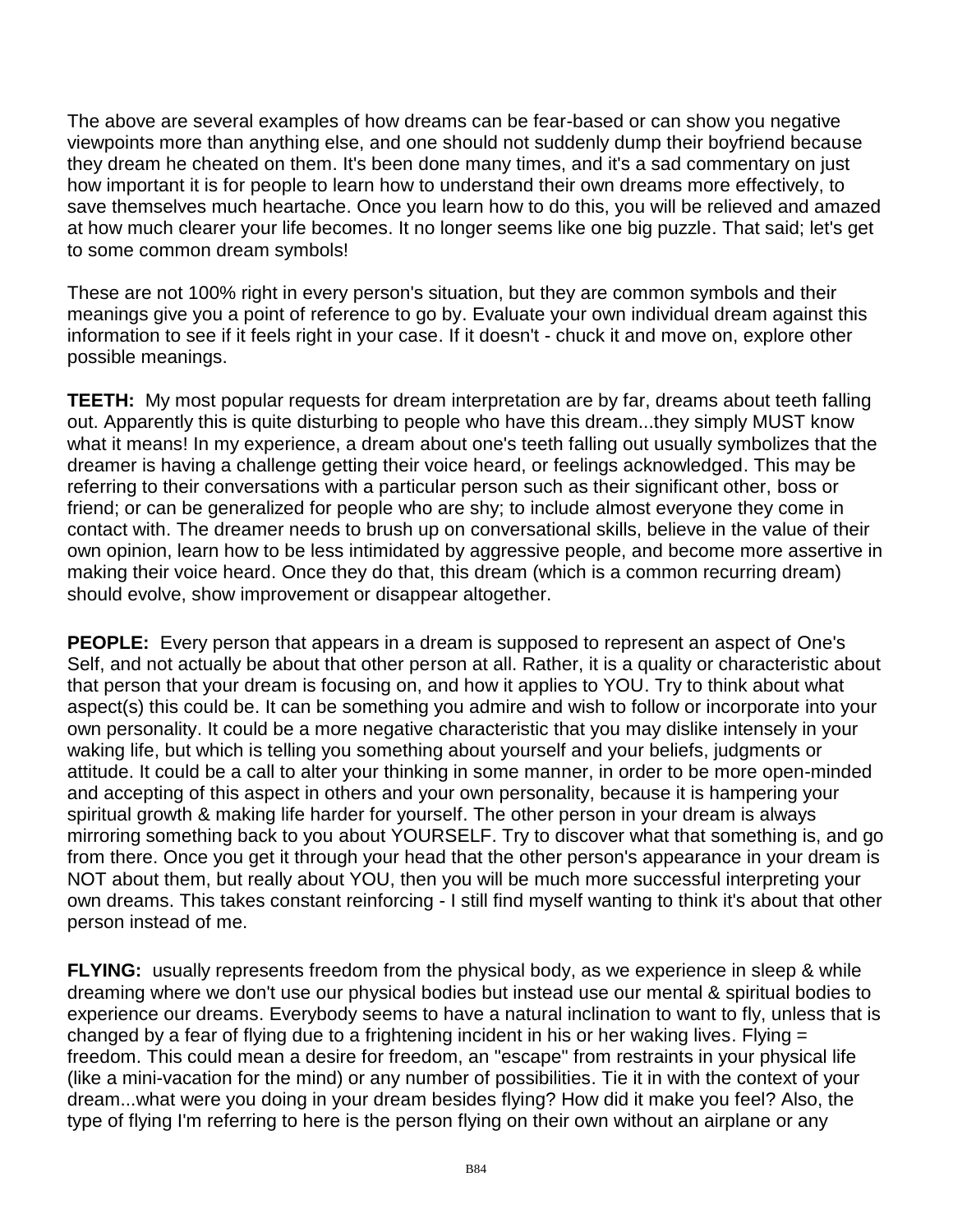aircraft at all. Airplanes & other aircraft are different symbols dealing with spiritual awareness, among other things.

**SCHOOL:** This type of dream relates to your current "lesson in life," and if you learn how to interpret it, you'll find out how you are progressing...yes, folks, you're still taking tests and getting graded! Our "true selves" are our souls, and not our physical bodies. You are a spirit / soul having a physical dream, not the other way around. Ever feel like your life is like a play, and you are acting out some role that you don't even understand, even surprising yourself with your actions sometimes? Bingo! When we sleep, that proverbial "Veil of Forgetfulness" that prevents us from "cheating on the test" is lifted, and we are shown what type of progress we are making (or, GULP, not making) and given guidance on what to do next. We always have free will in our waking physical lives, though. If we stubbornly refuse to finish our tests, then we have that right - but we are doomed to repeat it until we pass it. And each time we turn away from the test, the next time it will be more unpleasant until finally we are forced to acknowledge it's importance for our growth. The things we consider vitally important in our waking physical lives are not nearly as important as the TRUE reason we are here, which is to overcome our shortcomings so that we may get closer to our Source / God / Higher Power. To avoid learning the lesson is like forcing your soul to a fate similar to the mythical Greek god named Sisyphus who was doomed to keep rolling a boulder uphill for eternity, only to watch it roll back down & have to repeat the same tedious hard chore again & again. That sounds like school to me! So pay attention to the messages in dreams about schools, and you may advance faster. Do you really want to repeat kindergarten again?

**CAR or VEHICLE:** This is supposed to symbolize you in your waking life, in your physical body. Your physical body is used by the soul pretty much like we use a car...it's driven for awhile and we give it gas / nourishment & repairs as needed until it stops running, and then we go back home. Pay attention to your car, which symbolizes your physical body. Are you behind the wheel, or is someone else in control? You want to be in charge of your life, naturally. What is the color & condition of this vehicle? Do you seem to be driving it the right way, on a safe road in good condition, or is the road rocky, winding, or suddenly ends at a cliff? That would signal that you need redirection. The bigger the vehicle, the more energy you may be successfully using for your daily lessons, depending on the context of your dream. Note all clues as to how you are faring, and make adjustments accordingly.

**HOUSE:** You drive a car, but typically you LIVE in a house/apartment. Dreams about a house symbolize a larger aspect of your Self, and the aspects of self, which make us whole. Each room is said to symbolize a different aspect of your Self, for example:

*An Attic* symbolizes your Higher Self, and your spiritual development & progress. Look at other symbols in the attic of your dream, and try to evaluate what they mean. Also pay attention to the feeling(s) you experience in your dream...is it serious, enlightening or what, exactly? All these things are clues for you.

*A Bathroom* would symbolize the need for cleansing / purging / elimination of something in your life that isn't quite working, or that has served it's purpose and now it's time to move on.

*A Kitchen* would symbolize the need or act of supplying nourishment or food for the body / mind / soul...whatever is currently "cooking" or developing in your life. If the food is plentiful, you have what you need. If the cupboard is bare, time to go shopping for new nourishment, and you need to figure out what is needed for that "shopping list."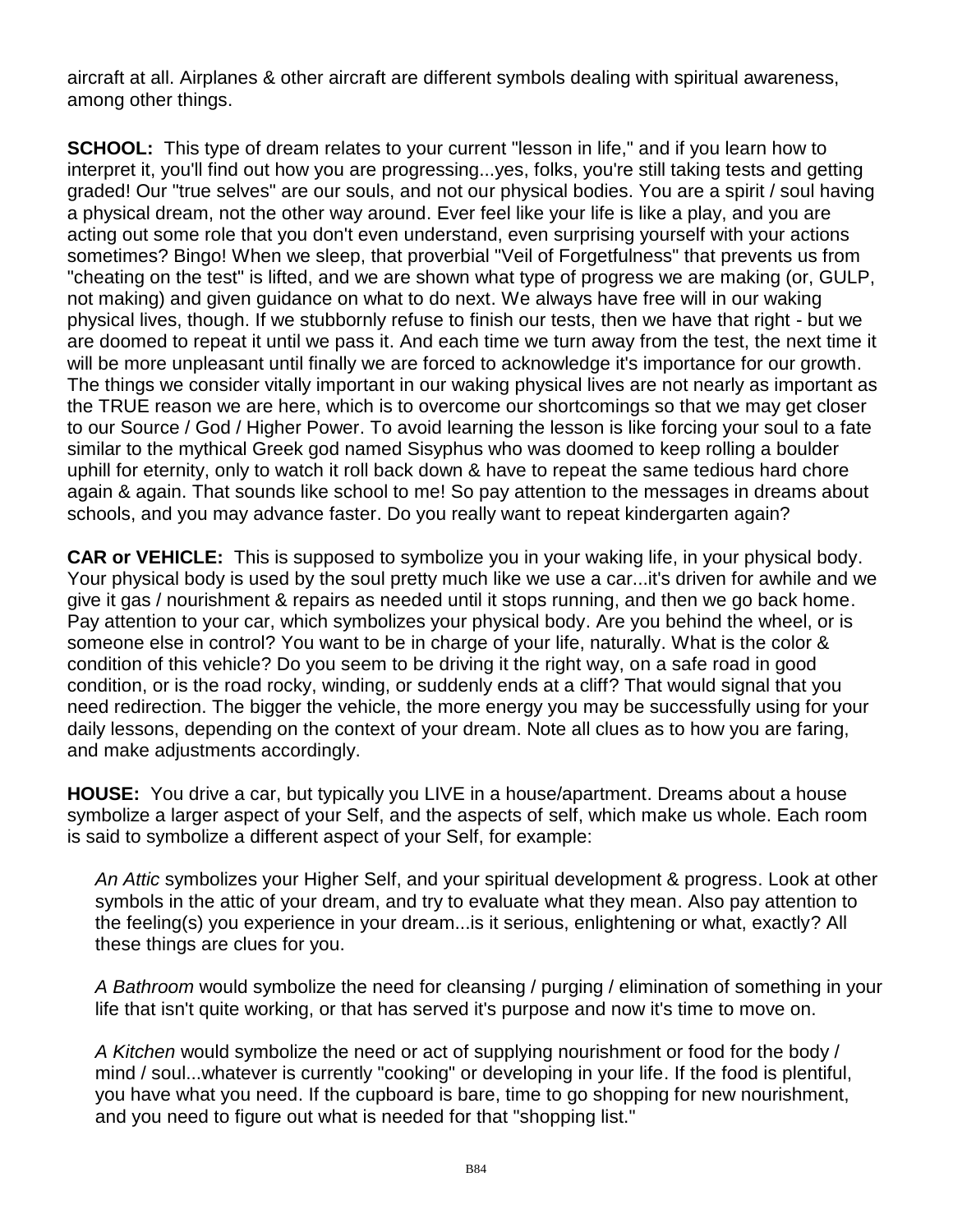*A Dining Room* is similar to the kitchen, but has more to do with immediate needs for supplying & utilizing nourishment, and less with the preparation or taking stock of those needs.

*The Main Room or Living Room* symbolizes your daily interactions with others, and often you will have other people appearing in your dreams in this room. Remember, they represent aspects of YOUR Self, and not themselves. (See PEOPLE, above)

*Bedrooms* symbolize the unconscious mind aspect of your self, rest, dreams, sometimes and sexuality issues in your life.

*The Upstairs* symbolizes your spiritual awareness aspect of self, or the Higher Self that holds all the keys or knowledge to this life's role you are acting out, and always has your higher good looked after, no matter how it might seem otherwise.

*The Downstairs / Basement* symbolizes your subconscious mind / aspect of self, which deals with habits, old coping skills, self-regulation, ego. That's usually the part of our Selves that makes us feel "torn" between knowing we should do one thing, and inexplicably ending up doing the opposite. (Don't you HATE that?) Old belief patterns & fears have to be corrected, if that is the case. Tackle & overcome it, and you will feel much more peaceful about your life.

*The Ground Floor* of a house represents your daily agenda; what's currently going on in your life.

*Revisiting Old Houses from Childhood or Earlier Times*: this points to issues that probably are resurfacing in your current life, and need to be looked at, analyzed, and healed so you can move forward and not backward. If you find yourself repeating the same old tired mistakes, or dealing with the same old tired fears, chances are you will have this dream.

*A Hallway* symbolizes that you have reached an area that is necessary to journey through in order to get to the other side, and it may be a narrow path that has to be traversed with care and awareness. If you have that "closed in, claustrophobic feeling" then you need to expand your awareness/open your mind to more possibilities for completing this phase of your journey.

**TORNADO:** this symbol points to emotional turmoil, as in a "whirlwind of emotions"; and / or rapid or sudden changes in your life. It is a sign to "get a grip" on what is possibly spinning out of control & deal more effectively with your emotions. Meditation and finding some private "thinking time" for yourself might be a good idea.

**COLORS:** *Pink*: the color of love in all its forms. Often used to show healing through love.

*Red*: passion or anger.

*Black*: the unconscious mind; void; death of the old.

*Grey*: fear or confusion.

*White*: truth, "coming clean," purity; can also be symbolic of death & new beginnings.

*Green*: healing, growth, newness.